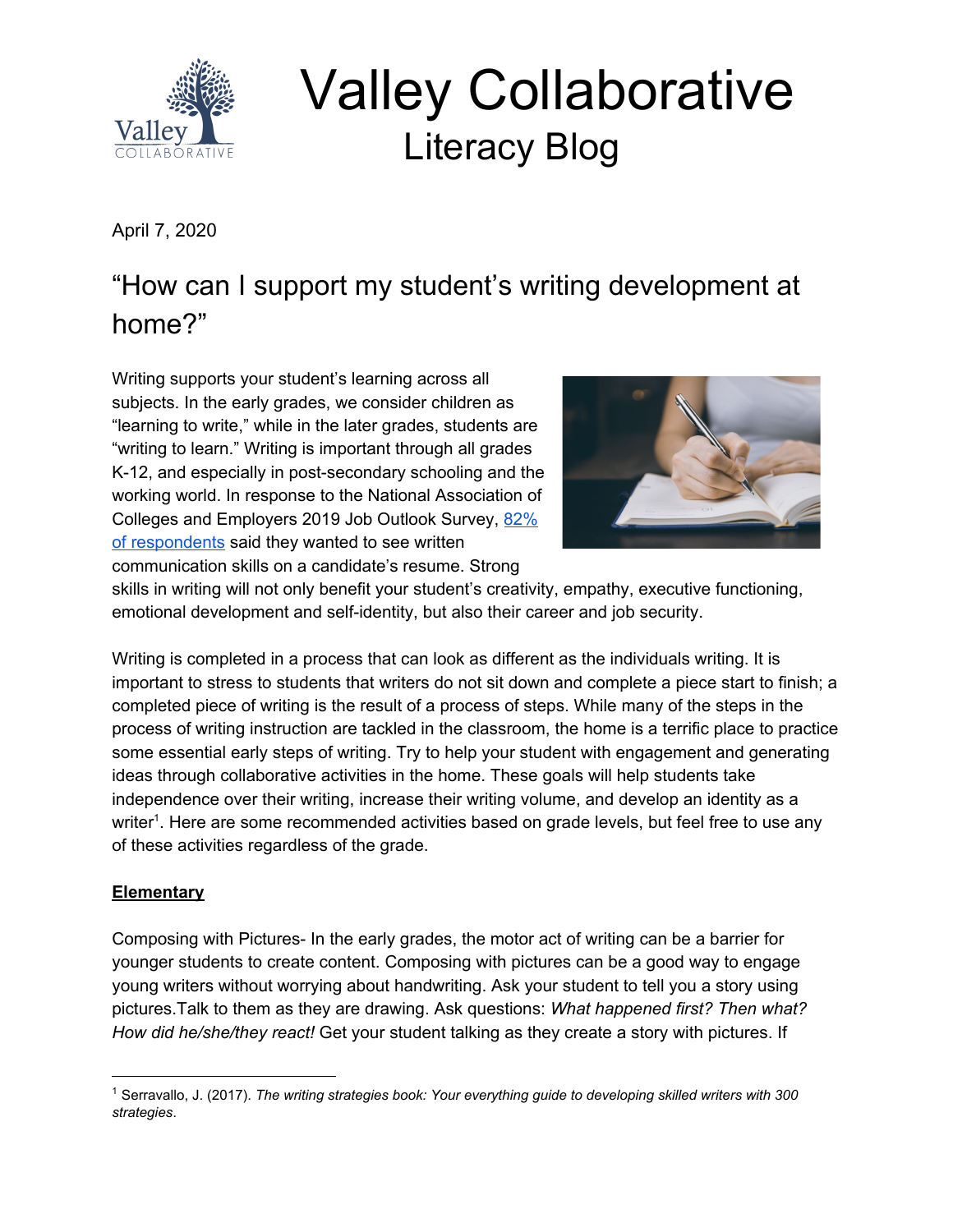

possible, ask your student to retell the story to someone else in the house to reinforce the activity. You may even scribe the story they tell you and ask them to read it back.

Important People- List all the people in your life with whom you have important memories. You can include a drawing or a picture of that person. List the memories you have with each person. Choose the clearest memory in your mind and try writing it. $<sup>2</sup>$ </sup>

Letters- Writing letters during this time may be therapeutic as much as it is good practice. Think of those who you regularly see and miss, then write and send a friendly letter to check-in and share what they have been up to. This could be a teacher at school, dance teacher, basketball coach, mentor, family member, etc.

Story Starters/Writing Prompts- With a quick Google search, you can find ample resources for writing ideas. These can be really fun and easily adaptable towards students' interests (i.e. *What would you do if you got trapped in your Minecraft world?*). If the opportunity is there to participate in the writing prompts with your child, definitely do this and share your thought process and writing piece--this makes writing that much more meaningful and powerful!

Writing new endings/next story or chapter of a book- Connect what your student is reading (this can be a read-aloud or something independent) and take on the creative challenge to either write a new ending, or the next story or chapter. Help them to keep the same perspective and writing craft of the author: do this by reminding them to observe, think and then write using *thoughts, actions, dialogue, and feelings* in a similar way that the author did.

#### **Middle School**

Territories- Often writers are told to "write what you know." In middle school, students start to form an identity. They have preferences, passions, dislikes, hobbies, memories -- all potential writing material. Brainstorm topics with your student. These can be anything: food, music, movies, memories, fears, accomplishments, quirks, beloved things...anything. Underneath the topic, have your student list specific things (example: fears, *spiders, heights, hang nails;* accomplishments, *Fortnite win, scoring a goal in hockey, gymnastics medal*). Reinforce to your student that these territories remind them who they are, and provide material when they say, "I don't know what to write about."

Journaling- Middle school is an important time to help your student realize and strengthen their self-identity. Encouraging your student to keep a journal is a great way for your student to track their emotions, notice changes, identify personality trends, and reflect. One strategy for writing a journal is to summarize the day. Your student can summarize their day by using sensory language: *sight, taste, hear, smell, feel.* What did you see, smell, hear, and taste today? Maybe

<sup>2</sup> Serravallo, J. (2017). *The writing strategies book: Your everything guide to developing skilled writers with 300 strategies*.